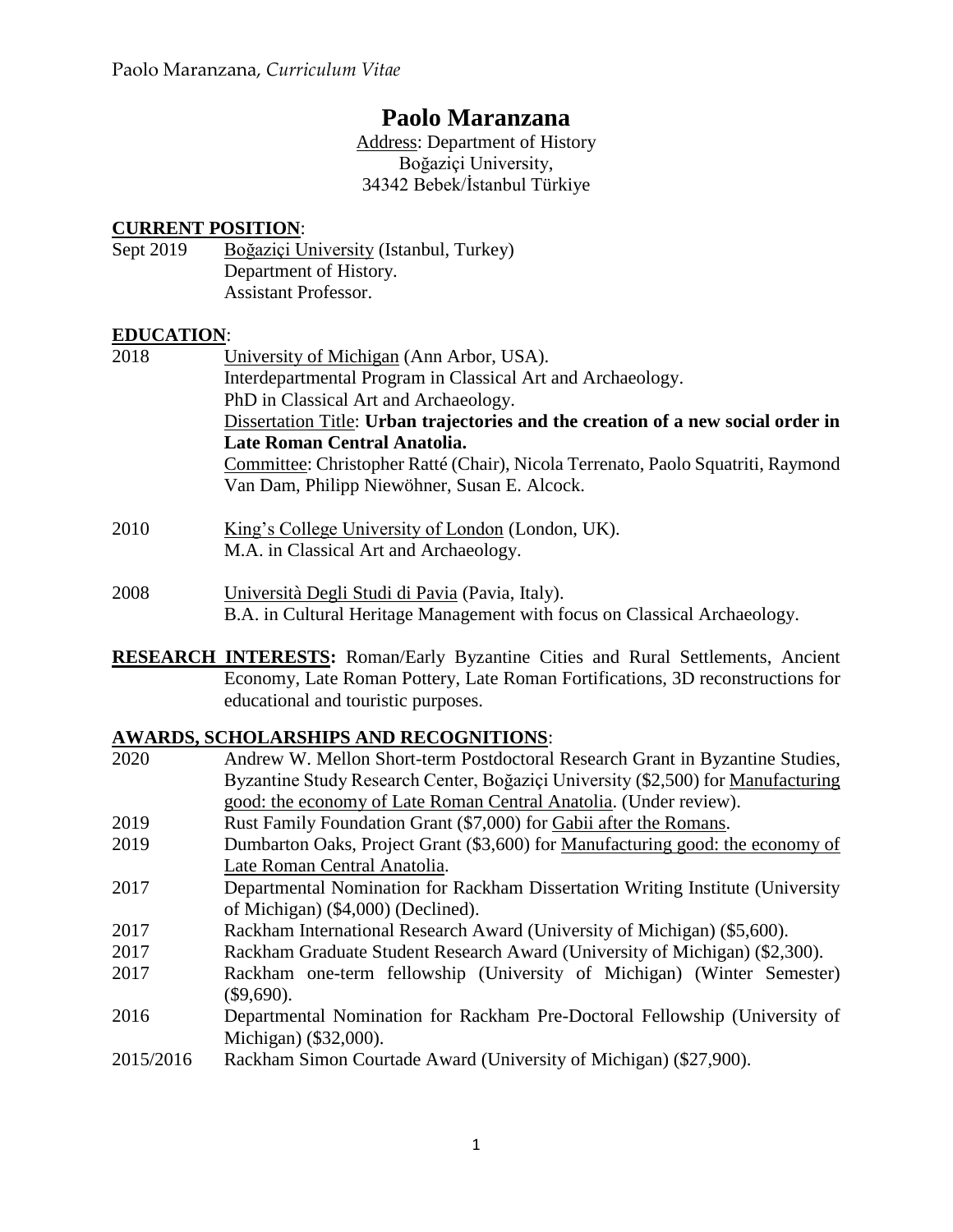- 2015 Rackham Humanities Research Candidacy Fellowship (University of Michigan) (Winter and Summer semesters) (\$18,600).
- 2014 Departmental summer funding (University of Michigan) (\$3,500).
- 2014 Rackham Research Awards (University of Michigan) (\$1,500).
- 2013 International Institute Individual Fellowship (University of Michigan) (\$5,000).
- 2013 Regents' Fellowship, U of M College of Literature, Science & the Arts. Winter Semester (University of Michigan) (\$9,170).
- 2012 Summer funding for foreign language training (University of Michigan) (\$3,800).
- 2012 Departmental summer research funding (University of Michigan) (\$4,300).
- 2011/2012 Regents' Fellowship, U of M College of Literature, Science & the Arts. Fall and Winter Semesters (University of Michigan) (\$17,000).
- 2008 Cambridge Trusts Funding (University of Cambridge) (£1,500) (declined).

# **EXCHANGES, VISITING POSITIONS, AND EXTERNAL FELLOWSHIPS:**

- 2018-2019 2216 Tübitak (Turkish Academy of Science) Program for International Researchers Post-Doctoral Fellow. Koç University (Istanbul, Turkey).
- 2017 Fellow of Topoi, excellence cluster in Berlin.
- 2017 Finalist Junior Fellowship, Dumbarton Oaks Research Library and Collection (Harvard University).
- 2015 Visiting student Österreichisches Archäologisches Institut and the University of Vienna (March - June).
- 2015 Short Term Pre-Doctoral Residency Fellowship, Dumbarton Oaks Research Library and Collection (Harvard University).

# **PUBLICATIONS**:

Peer-reviewed articles:

2020 "Il santuario di S. Primitivo a Gabii. evoluzione architettonica del complesso ecclesiastico tra Tarda Antichità e Medioevo." (with Marco Cavalazzi and Federico Zoni). (Proposal accepted by Rivista di Archeologia Cristiana).

Peer-reviewed book chapters:

- 2021 "Climate and the end of Antiquity in Anatolia: an answer from the archaeological record." In Baratte, F., Cantino Wataghin, G., and Destefanis E. (eds.) Homme et la nature dans l'Antiquité Tardive. Antiquité Tardive, Brepols (Paper accepted).
- 2020 "Central Anatolia in the Late Roman Period: a history of economic isolation." In Pisidian Studies II: Production, Trade and Economy in Pisidia and Its Surrounding Areas. S.D.Ü.Arkeoloji Uygulama ve Araştırma Merkezi. (Paper accepted)
- 2020 "Resilience and adaptation at the end of Antiquity: an evaluation of the impact of climate change in Late Roman Central Anatolia." In Erdkamp, P., Manning, J. G., and Verboven, K. Climate and Society in Ancient Worlds. Diversity in Collapse and Resilience. Palgrave Studies in Ancient Economies series. (Paper accepted).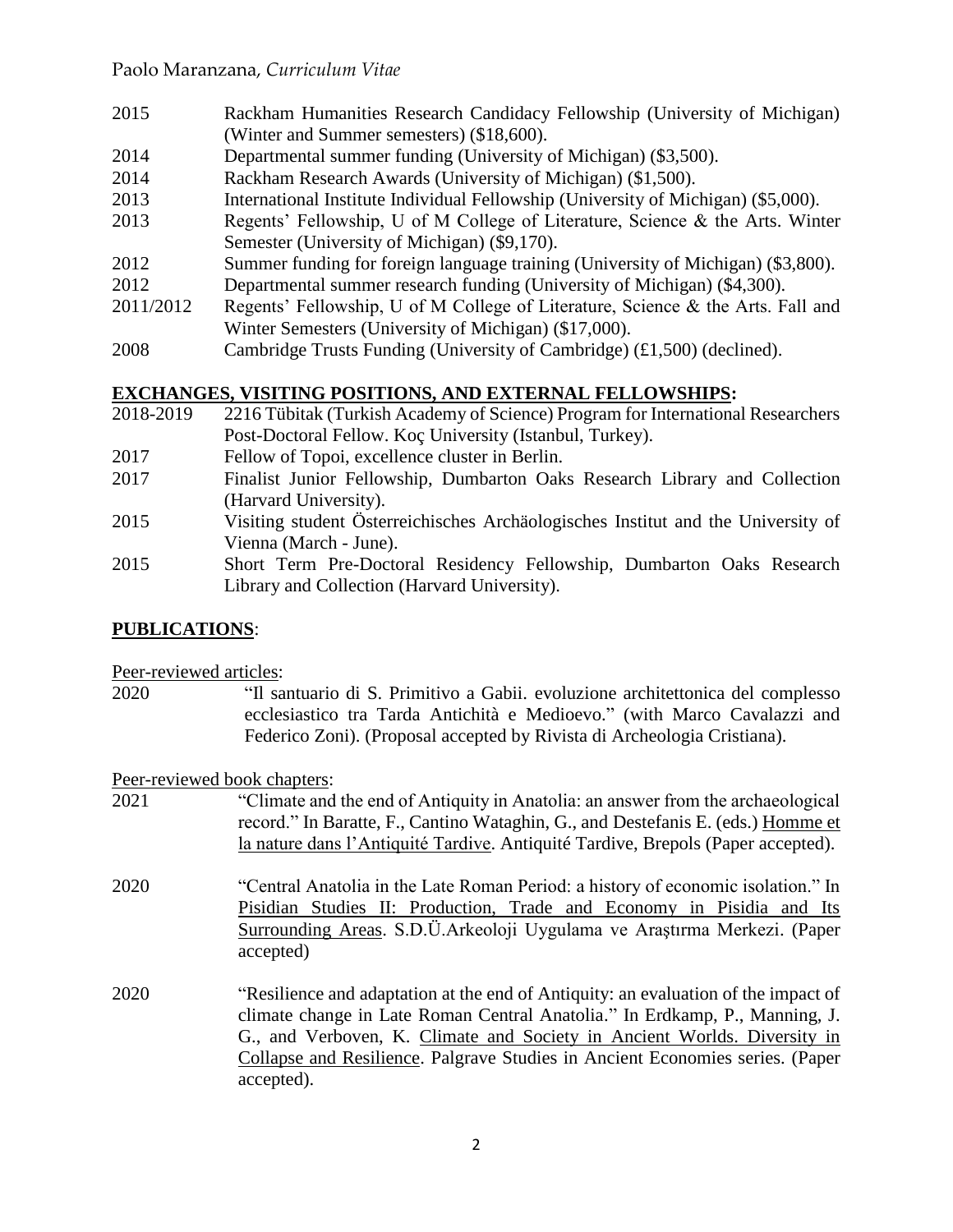- 2019 "The excavation of Sector S: a new window into the creation of the Late Roman Fortifications at Pessinus" In Tsetskhladze G. (ed.), Pessinus and its Regional Setting*,* Pessinus Studies Volume 2, Peeters Publishers, Leuven/Paris/Walpole, pp. 63-130.
- 2019 "Urban Fortifications in Late Roman Galatia" In Tsetskhladze, G. (ed.) Proceedings of the International Conference "The Phrygian lands over time. Colloquia Antiqua, Peeters Publishers, Leuven/Paris/Walpole, MA, pp. 683- 714.

#### Conference Proceedings:

2020 "The Walls and the city: the fortifications of Sinop in Late Roman/Early Byzantine Period" (with K. Domzalski) In Doonan (ed.) Sinope Citadel Excavations: a Precolonial and Early Colonial Nexus of Black Sea Communications Ege Yayinlari, Ankara. (Paper accepted).

#### Field reports:

- 2018 "Sinop Kale Archaeological Excavations, 2015-2016 Seasons" (with Owen Doonan, Hüseyin Vural, Andrew Goldman, Alexander Bauer, Jane Rempel, Susan Sherratt, Ulrike Krotschek, Emina Sökmen) In Steadman, S.R. and McMahon, G. The Archaeology of Anatolia: recent discoveries. Vol. 2. Cambridge Scholars Publishing, pp. 179-199.
- 2018 "Excavation Sector S, season 2013" In Tsetskhladze, G. (ed.), Pessinus and its Regional Setting*,* Pessinus Studies Volume 1, Peeters Publishers, Leuven/Paris/Walpole, MA, 1-19.
- 2014 "Excavation of Sector S" In Tsetskhladze, G. *et al*., 'Pessinus, 2013,' 36. Kazı Sonuçları Toplantılsı, Ankara, 80-85.
- 2012 "Excavation Sector S" and "Surveys: Bağlar and Tekören." In Tsetskhladze et *al.* The Black Sea, Paphlagonia, Pontus and Phrygia in Antiquity. British Archaeological Reports 2432. Appendix 2, pp. 330 – 341.
- 2012 "Excavation of Sector S" In Tsetskhladze, G. *et al*., 'Pessinus, 2011,' 34. Kazı Sonuçları Toplantılsı, Ankara.

#### Book reviews:

April 2019 Review of Rizos, E. (2017) (ed.) New Cities in Late Antiquity. Documents and Archaeology. Bibliothèque de l'Antiquité tardive 35. Brepols, Turnhout. In American Journal of Archaeology.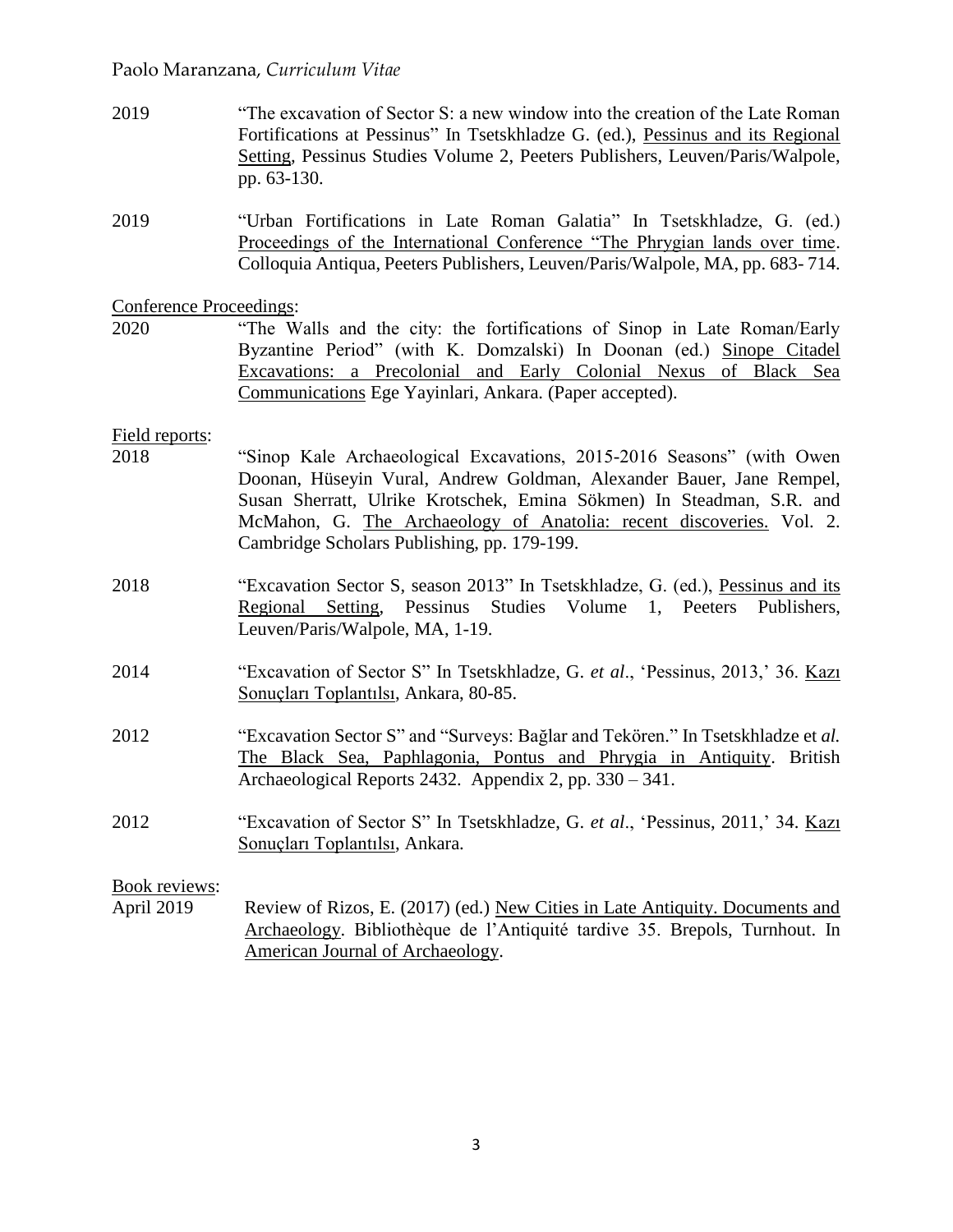# In preparation: 2020 *Book proposal*: Sustainable urbanism in the Roman World: settlement, environment and economy (editor with Brandon McDonald). (To be submitted for review to TRAC Themes in Roman Archaeology, published by Oxbow Books) 2019 *Article*: "The Goths and Ankara: a reassessment of the Late Roman fortification at Ankara" (To be submitted for review to the Journal of Ankara Studies).

## **PAPERS PRESENTED**:

Session organized:

2020 Theoretical Roman Archaeology Conference "Sustainable urbanism in the Roman World: settlement, ecology, and economy" (Split, Croatia) (with Brandon MacDonald), (session accepted).

International conferences:

- 2020 Theoretical Roman Archaeology Conference "Sustainable urbanism in the Roman World: settlement, ecology, and economy" (Split, Croatia). Paper: Urban survival in a close environment: Late Roman cities in western-central Anatolia.
- 2019 Susan Manning Workshop "The Late Antique Urban Landscape: Continuity, Transformation, and Innovation at the Juncture of the Classical and the Early Medieval." (Edinburgh, UK). Paper: Urban continuity at the end of Antiquity: the case of western-central Anatolia.
- 2019 International Conference on "Climate and Society in Ancient Worlds. Diversity in Collapse and Resilience." (Bruxelles, Belgium). Paper: Resilience and adaptation at the end of Antiquity: an evaluation of the impact of climate change in Late Roman Central Anatolia.
- 2018 International Symposium on "Pisidian Studies II: Production, Trade and Economy in Pisidia and its Surrounding Areas." (Isparta, Turkey). Paper: Central Anatolia in the Late Roman Period: a history of economic independence.
- 2018 Archaeological Institute of America Annual Meeting (Boston, USA). Paper: Walls and the city: the fortifications of Sinop in the Byzantine Period. (with Prof. Krzysztof Domzalski).
- 2017 International Symposium on "Sinope and Black Sea Archaeology" (Sinop, Turkey). Paper: The Byzantine Fortifications of Sinop: new evidence and interpretations. (with Prof. Krzysztof Domzalski).
- 2017 Archaeological Institute of America Annual Meeting (Toronto, Canada). Paper: The life of the *Regia* after Augustus.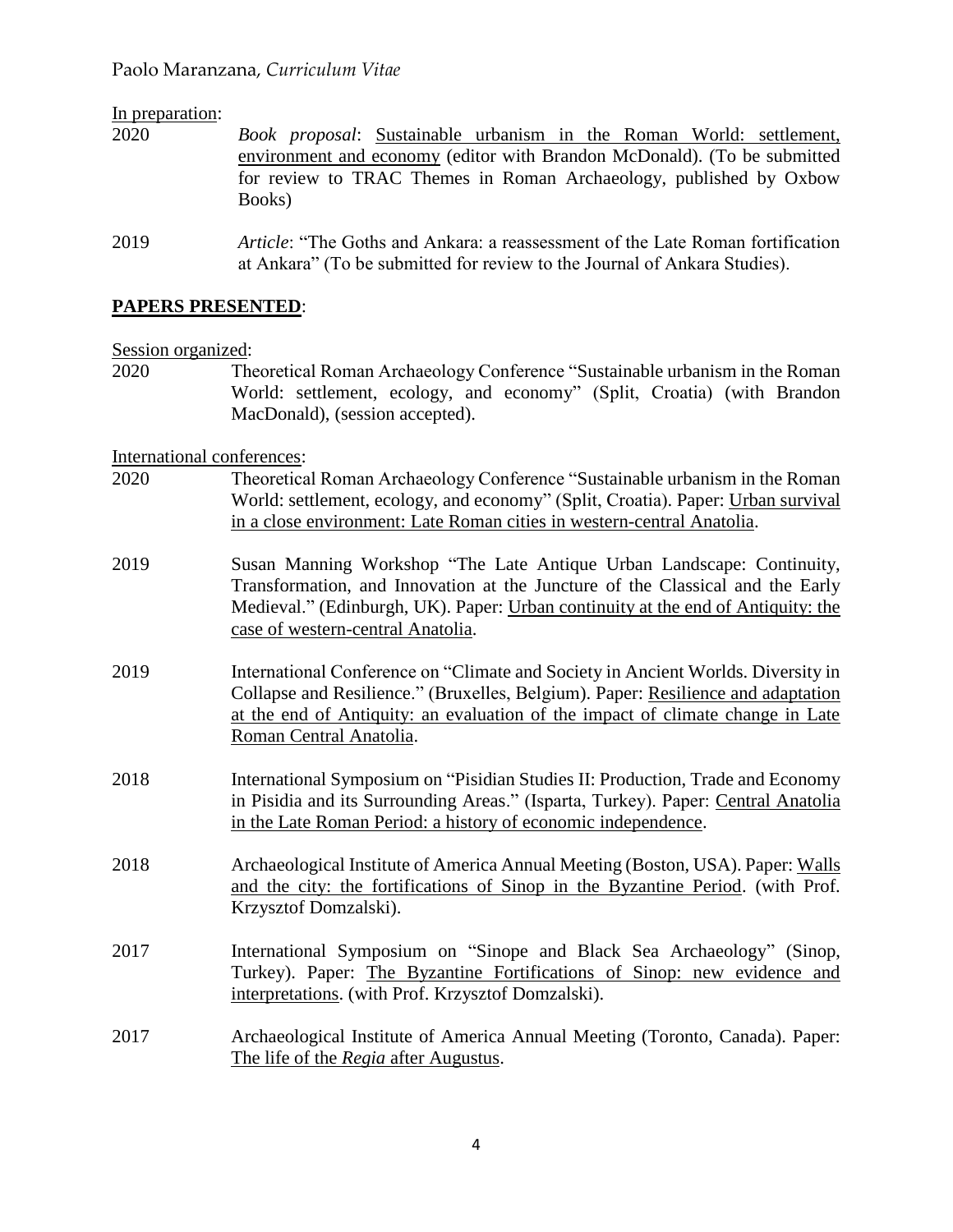- 2015 International Symposium on "The Phrygian lands over time" (Eskisehir, Turkey). Paper: Late Roman Fortifications in Galatia.
- 2015 Archaeological Institute of America Annual Meeting, Poster Session. (New Orleans, USA). Poster: Excavation of Sector S at Pessinus (with Dr. Simon Young).

#### Graduate conference:

- 2017 Berlin Antike-Kolleg (Freie Universität Berlin and the Humboldt-Universität zu Berlin). The end of the Roman city and the creation of a new social order: the case of Late Roman Central Anatolia.
- 2017 Center for Eastern Mediterranean Studies (Central European University, Budapest). Abandoning home: the breakdown of the Late Roman city and the creation of a new socio-political landscape in Central Anatolia.
- 2016 *Vandalia* Conference (collaboration between University of Michigan, Indiana University, and Ohio State University, USA). The death of Roman urbanism in Central Anatolia: the case of Pessinus.

Talks and public lectures:

- 2016 Conference organized by the Museo Camillo Leone (Vercelli, Italy) Gli sport antichi: una storia millenaria di passione.
- 2013 Field Archaeology conference on Thursday (FAST). (University of Michigan, USA). Preliminary results of the archaeological investigations at Pessinus, Turkey.
- 2011 Colloqui sul turismo culturale (Larino, Italy). Integrazione nel mondo romano tra la fine dell'ellenismo e la prima età imperiale: il caso dell'Asia Minore.

## **ARCHAEOLOGICAL FIELDWORK**:

- 2017-Present Principal Investigator: Manufacturing goods: the case of Late Roman pottery production and circulation in Central Anatolia (with Dr. Cristina Mondin, University of Padua).
- 2016-Present Area Supervisor: Sinop Kale Excavations. (Sinop, Turkey). • Project Director: Prof. Owen Doonan (California State University Northridge, USA).
- 2018-2019 Principal Investigator: Gabii after the Romans. (Gabii, Italy) (with Marco Cavalazzi and Federico Zoni).
	- Project Director: Prof. Nicola Terrenato (University of Michigan, USA).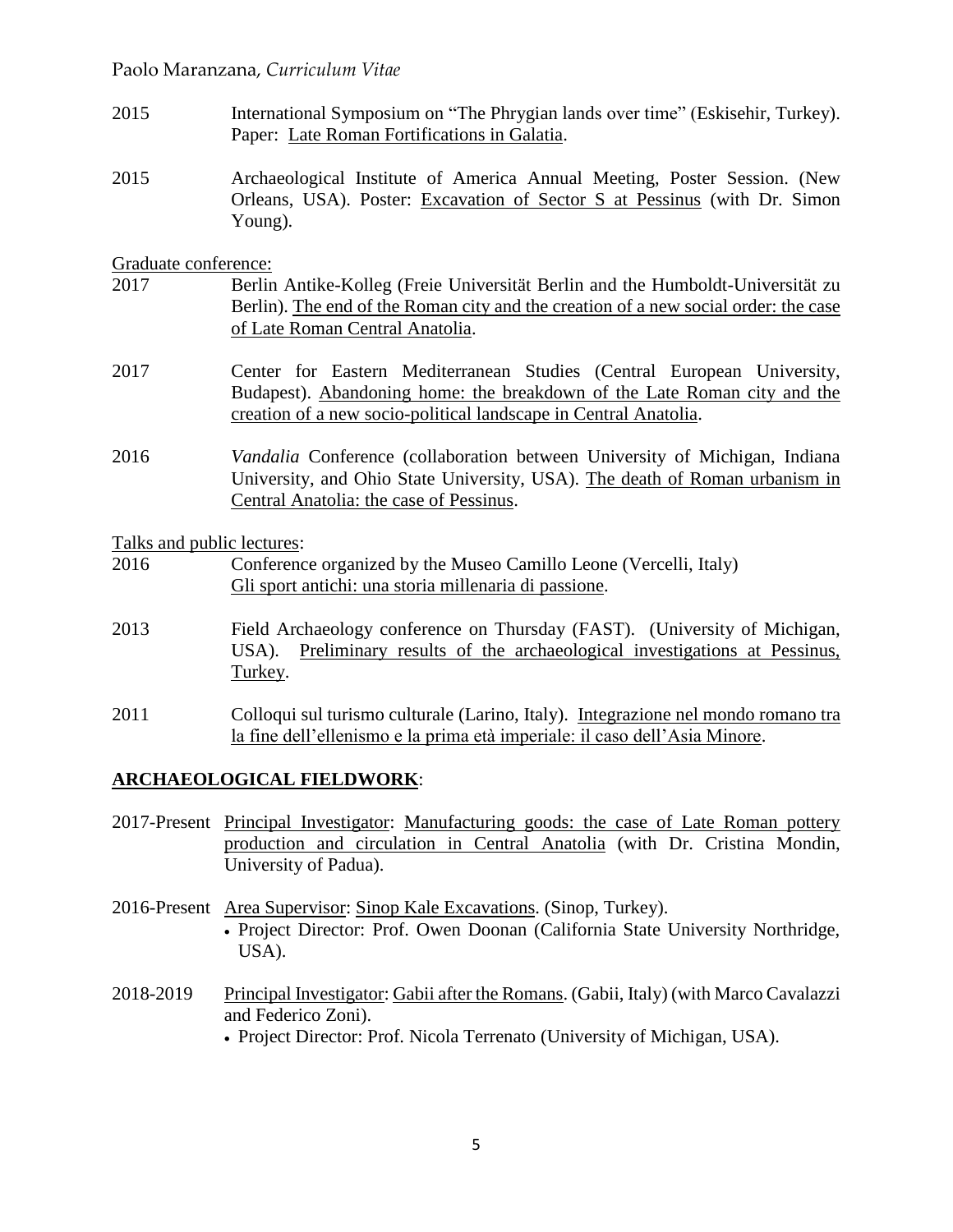| 2016      | Trench supervisor: Küçükyalı ArkeoPark Project. (Maltepe, Istanbul).<br>• Project Director: Ass. Prof. Alessandra Ricci (Koç University, Istanbul, Turkey)                                          |
|-----------|-----------------------------------------------------------------------------------------------------------------------------------------------------------------------------------------------------|
| 2015      | Pottery Intern (training on Late Roman Pottery) Ephesus 2015. (Ephesus, Turkey).<br>• Project Director: Prof. Sabine Ladstätter (Österreichisches Archäologisches<br>Institut, Vienna, Austria).    |
| 2011-2014 | Excavation supervisor: Pessinus Explorations. (Balihisar, Turkey).<br>• Project Director: Prof. Gocha R. Tsetskhladze (University of Melbourne,<br>Australia).                                      |
| 2013      | Trench Supervisor: Harvard/Cornell Sardis Expedition. (Sart, Turkey).<br>• Project Director: Prof. Nicholas Cahill (University of Wisconsin Madison, USA).                                          |
| 2011      | Head surveyor: Pessinus Excavations. (Balihisar, Turkey).<br>· Project Director: Prof. Gocha R. Tsetskhladze (University of Melbourne,<br>Australia).                                               |
| 2011      | Assistant surveyor: Resurvey of Larino. (Larino, Italy).<br>· Chief surveyor: Prof. Elizabeth C. Robinson (State University New York<br>Binghamton, USA).                                           |
| 2010      | Assistant area Supervisor: Kent – Berlin Ostia Excavation. (Ostia, Italy).<br>• Project Directors: Dr. Luke Lavan (Kent University, UK) and Dr. Alex Gering<br>(Freie University, Berlin, Germany). |
| 2010      | Topography intern: Gabii Project. (Gabii, Italy).<br>• Project Director: Prof. Nicola Terrenato, (University of Michigan, USA).                                                                     |

# **TEACHING AND RESEARCH EXPERIENCE**:

Instructor of record:

| Spring 2020 | "Research Methods in History II: Quantitative methods in History."<br>(Undergraduate module).<br>(Boğaziçi University).                               |
|-------------|-------------------------------------------------------------------------------------------------------------------------------------------------------|
| Spring 2020 | "History of the Roman Republic and Empire." (Undergraduate module).<br>(Boğaziçi University).                                                         |
| Winter 2019 | "Art and Archaeology of the Roman World." (Undergraduate module).<br>(Boğaziçi University).                                                           |
| Fall 2017   | "Elementary Latin." (18 Students).<br>(University of Michigan).                                                                                       |
| Fall 2011   | "Italian Language for foreigners." (Funded by the European Union) (15 students).<br>(Coverfop Agenzia di formazione professionale) (Vercelli, Italy). |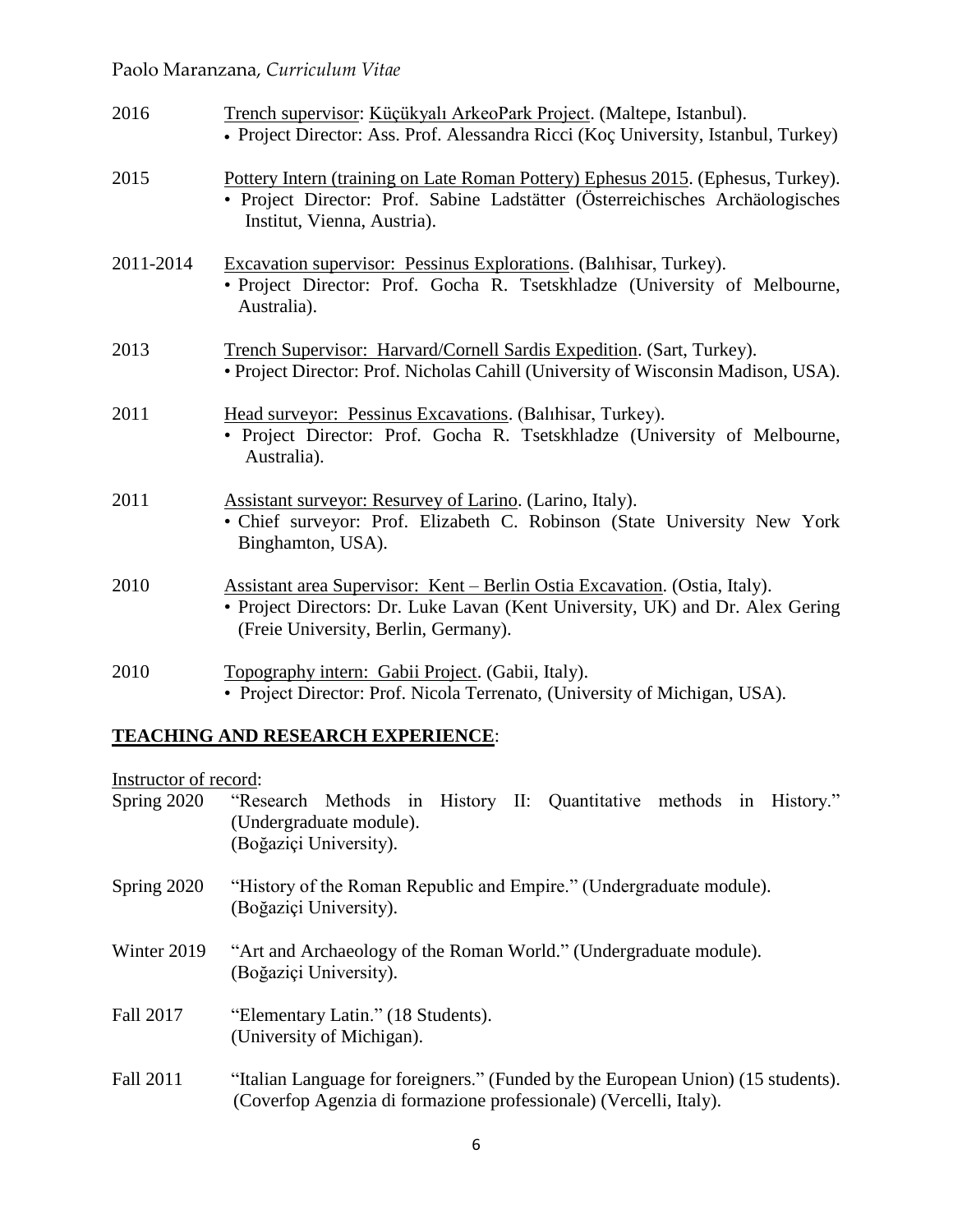Graduate Student Instructor:

Winter 2018 "Classical Mythology" (University of Michigan) (75 students).<br>Winter 2017 Latin Tutor for Department of Classical Studies (University)

- Latin Tutor for Department of Classical Studies (University of Michigan). Intermediate Latin (Latin 231).
- Fall 2014-2016 "Greek Sports and the Modern World" (50 students). (University of Michigan).
- Winter 2014 "Introduction to Roman Archaeology" (45 students). (University of Michigan).
- Winter 2014 Guest lecturer in the class "Roman Imperial Architecture" (upper undergraduate level, University of Michigan). Constantinople at the age of Constantine.
- Winter 2014 Guest lecturer in the class "Introduction to Roman Archaeology" (undergraduate level, University of Michigan). The archaeology of Ostia.
- Winter 2014 Guest lecturer in the class "Field Methods in archaeology" (upper undergraduate level, University of Michigan). The use of paleobotany in gathering archaeological evidence.
- Fall 2013 "Greek Civilization" (Fulfilling writing requirements for undergraduates) (18 students) (University of Michigan).
- Fall 2012 "Roman Sports and Daily Life" (75 students). (University of Michigan).

Research Assistantship:

Spring 2017 Assistant to Professor Nicola Terrenato (University of Michigan).

# **PEDAGOGY TRAINING:**

- 2017 Graduate Student Teacher Certificate (Center for Research on Learning and Teaching) (University of Michigan).
- 2015 Latin 421. Latin for teaching (taught by Dr. Deborah Ross) (University of Michigan).

# **DEPARTIMENTAL SERVICES AND AFFILIATIONS:**

- 2016-2018 Kelsey Museum of Archaeology (University of Michigan).
- 2014-2018 Member of CAW (Collaborative Archaeology Workshop) between graduate students from the Interdepartmental Program in Classical Art and Archaeology (IPCAA) and the Department of Anthropology (University of Michigan).
- 2014-2018 Certified docent at the Kelsey Museum of Archaeology (University of Michigan).
- 2013-2015 FAST (Field Archaeology Series on Thursday) conference organizer (University of Michigan).
- 2012-2013 Departmental Graduate Student Representative (University of Michigan).
- 2011-2012 Graduate Student Representative for the Archaeological Institute of America (University of Michigan).

# **PROFESSIONAL AFFILIATIONS**:

- 2017-2022 Explorers Club (Term Member).
- 2015-present British Institute at Ankara.
- 2011-2018 Archaeological Institute of America.
- 2016-2018 Economic History Association.
- 2014-2015 Society for the Promotion of Byzantine Studies.